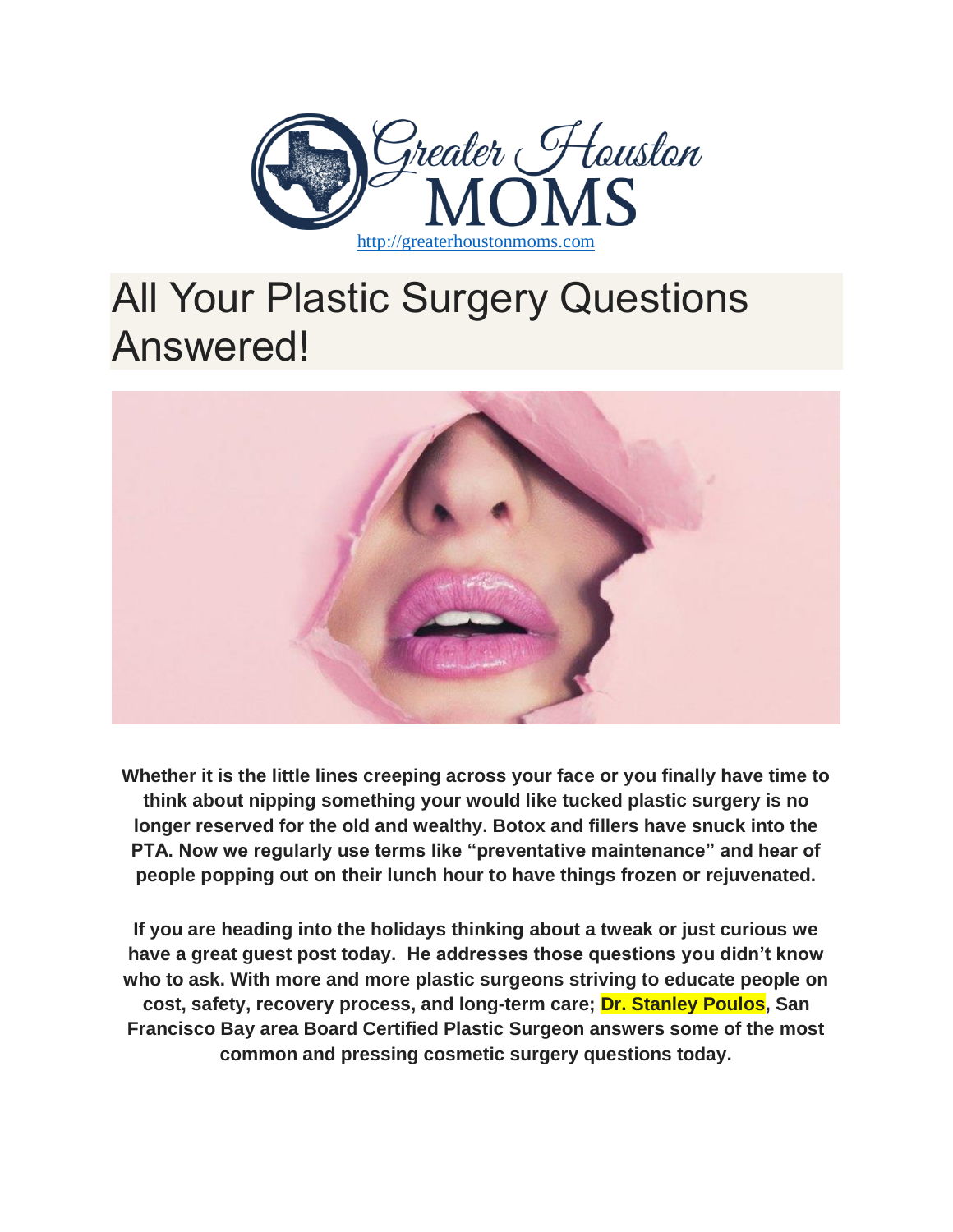# Everything You Wanted to Know About Plastic Surgery but Didn't Know Who to Ask

With plastic surgery so mainstream the question today isn't "did she or didn't she?" but "what did she have done?" Botox, filler, liposuction, facelift, breast implants, are not just limited to celebrities as they once were. There isn't a body or facial concern that can't be addressed through some sort of procedure.

## Q: *Will liposuctioned fat return?*

**A**: Dr. Poulos explains that "If the patient gains a small amount of weight after their procedure, say 5 pounds, fat cells throughout the body will get a little bigger. While this slight weight gain can diminish results, the overall improved body shape provided by a liposuction procedure will still be visible as treated body areas have fewer fat cells (and thus experience a lower enlargement rate) compared to surrounding areas."

Finally, in cases of considerable weight gain (i.e. 10% of their body weight); new fat cells can develop in all areas of the body, including treated areas. However, since new fat cell creation typically occurs in an even manner throughout the body, fat often accumulates less in treated areas compared to untreated areas. Many liposuction patients who gain considerable post-procedure weight tend to still look better than if they did not undergo liposuction.

#### *Q. Will you lose sensation in your breasts or nipples if you get implants?*

**A**: "There's a chance, although it's very unusual to lose feeling in your entire breast. About 5 percent of patients experience numbness in their nipples. This may occur if their nerves are cut or stretched during surgery."

#### *Q: How close do I need to be to my "ideal weight" in order to have the optimal result from liposuction?*

**A:** "The key thing to know about liposuction is that it is not intended to be a weight loss tool or method. It is simply to address the parts of the body that are not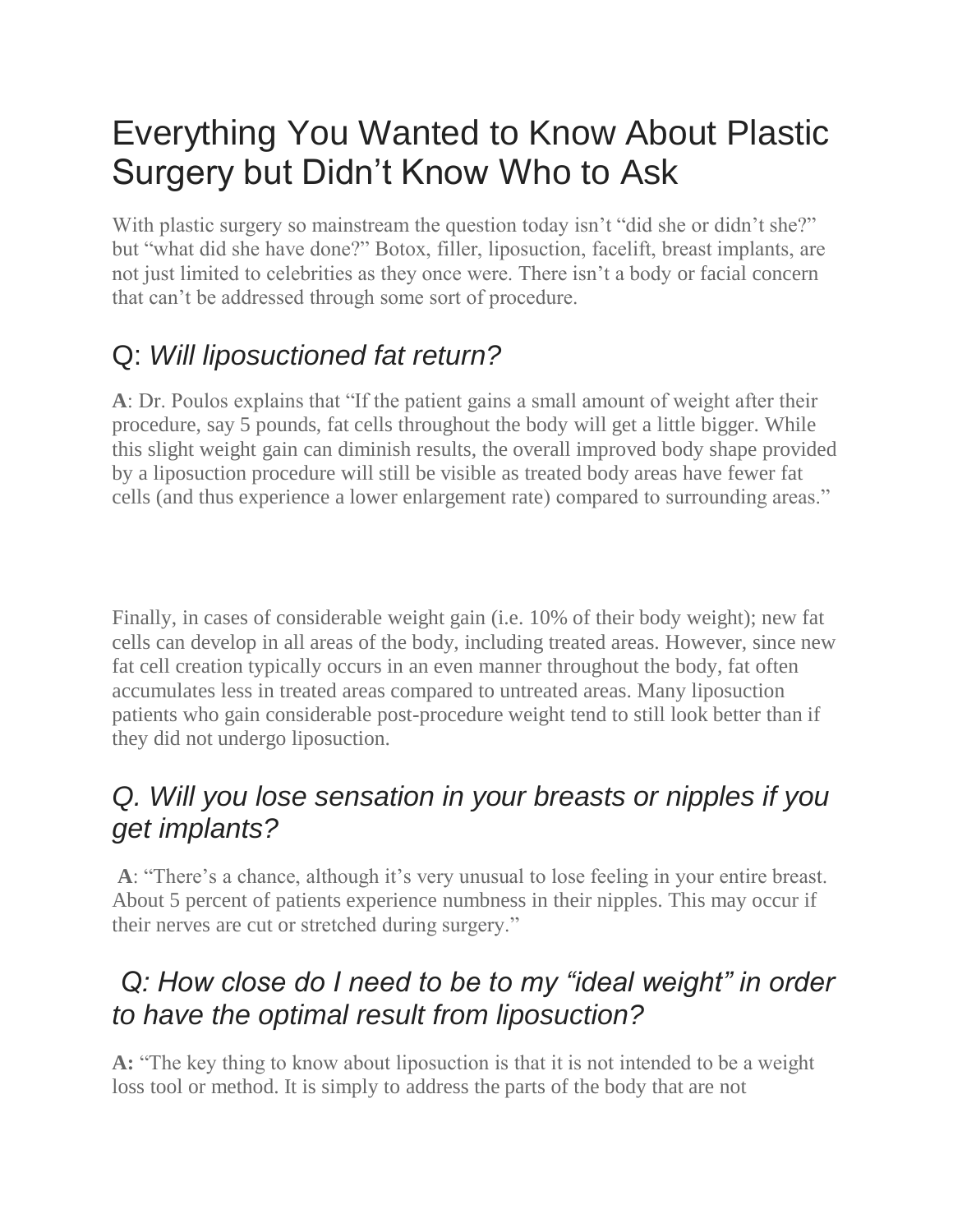responding to diet and exercise. That said, the industry standard for liposuction is a candidate who is within at least 30% of their ideal weight and are of average body weight. Other things to consider for an optimal result are skin elasticity and muscle tone."

#### *Q: How long does a Botox treatment last?*

**A:** According to Dr. Poulos, "One treatment may last 3-4 months, but may not result in a significant improvement of the wrinkles for the long term. One or two years of consistent Botox in the same area will result in long-term reversal of some wrinkles and optimize the improvements you may be looking for."

He adds, "It is recommended to repeat Botox injections every 4 months for maintenance. As you continue to use Botox, deeper wrinkles will continue to soften as dermal remodeling takes place."

#### *Q: If a partner squeezes your implants too hard during sex, can they burst or alter shape?*

**A**: "It's impossible. He'd have to use superhuman force to rupture them. And they won't change shape."

#### *Q: Are there any non-invasive procedures that can sculpt my body, so I don't have to get liposuction?*

**A:** Yes! The most well-known non-invasive option is Coolsculpting. With this procedure, fat cells are frozen in a way that does not damage other tissues and spot areas of excess fat can be sculpted. Still, as with lipo one must have reasonable skin elasticity to achieve good results. Another non -invasive option is the V-shape Accent Prime. This device combines radiofrequency (RF) for skin tightening and ultrasound for fat reduction in one treatment and can achieve significant improvement over time.

#### *Q: How long do the results of a facelift last?*

"One thing is for certain and that is that the aging process goes on regardless of the technique. Eventually if one wishes to maintain the improvement, touch up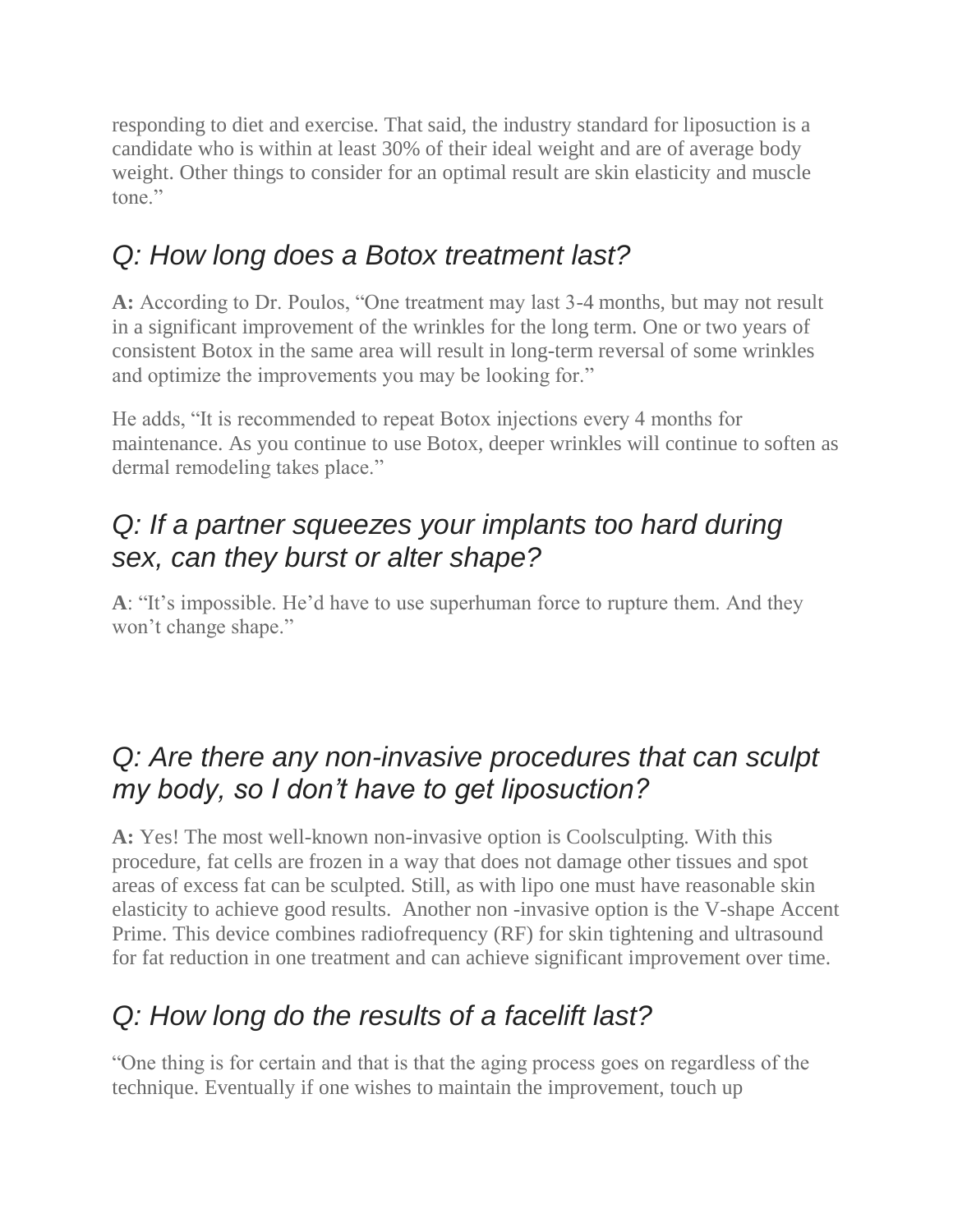procedures will be necessary. An average time might be 7-10 years. Those that address the deeper muscle layers do last longer, but there is more difference (in longevity) between individuals than techniques, and the same is true of time for recovery."

#### *Q: I lost over 50 pounds and now have excessive loose skin on my stomach, arms and inner thighs. What's my best option and what's involved?*

A body lift is the most common option when addressing excessive skin after significant weight loss. It's important to research this procedure and go about it in a way that makes sense given your overall health. Body lift offers a permanent result provided weight is kept the same. The thing to consider with a body lift is a high Body Mass Index and the potential for abnormal scarring and fluid buildup. Be sure the surgeon shares all risks and benefits.

## *Q: Should I get saline or silicone breast implants?*

There are two basic types of breast implants: saline and silicone gel. Dr. Poulos says that *"*Most women feel that silicone implants feel more like natural breasts which is due to the viscosity of the filler material. Previous concerns about the association of autoimmune disease with silicone have been largely disproven and the vast majority of plastic surgeons feel that silicone is a perfectly safe alternative."